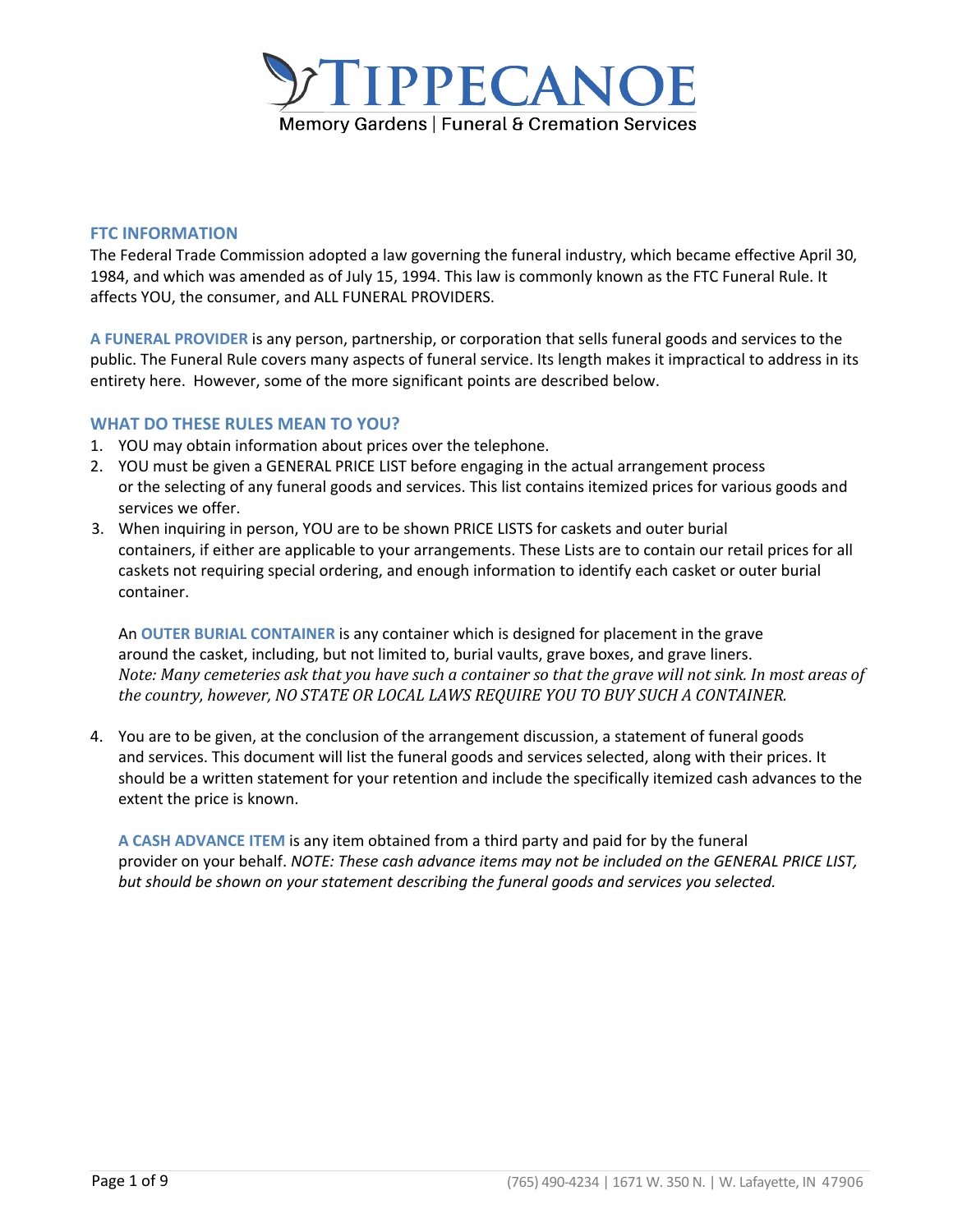

# **OUR GENERAL PRICE LIST**

*Prices are effective as of 10/1/21 and are subject to change without notice*.

# **OUR GUARANTEE TO YOU**

Our focus is to provide quality and value, knowing that the best way to remain in business in the future is to take extraordinary care of the people we are serving today. It is a simple philosophy that has served us well.

As a family owned and operated funeral service firm, we know that the most valuable thing we possess cannot be seen or touched—it is the goodwill toward our firm. Therefore, our guarantee is very simple: If you are not completely satisfied with any of our professional services or facilities, you will not be charged for that service.

# **AFTER THE SERVICE**

Mental health experts agree that our society today generally does a poor job in addressing the needs of people who grieve. People sometimes forget that death of a loved one is one of life's most traumatic experiences. At TMG, we have responded by offering support beyond the time of the funeral.

We will assist those who select TMG for services as well as those who do not. We will provide you with educational and inspirational materials. We also maintain one of the most comprehensive bereavement resource centers. Our Aftercare Specialists provide direct assistance to people in need as well as information about support groups, books, videos, pamphlets, and other materials designed to assist children, adolescents, and adults. There is no charge for any of these services.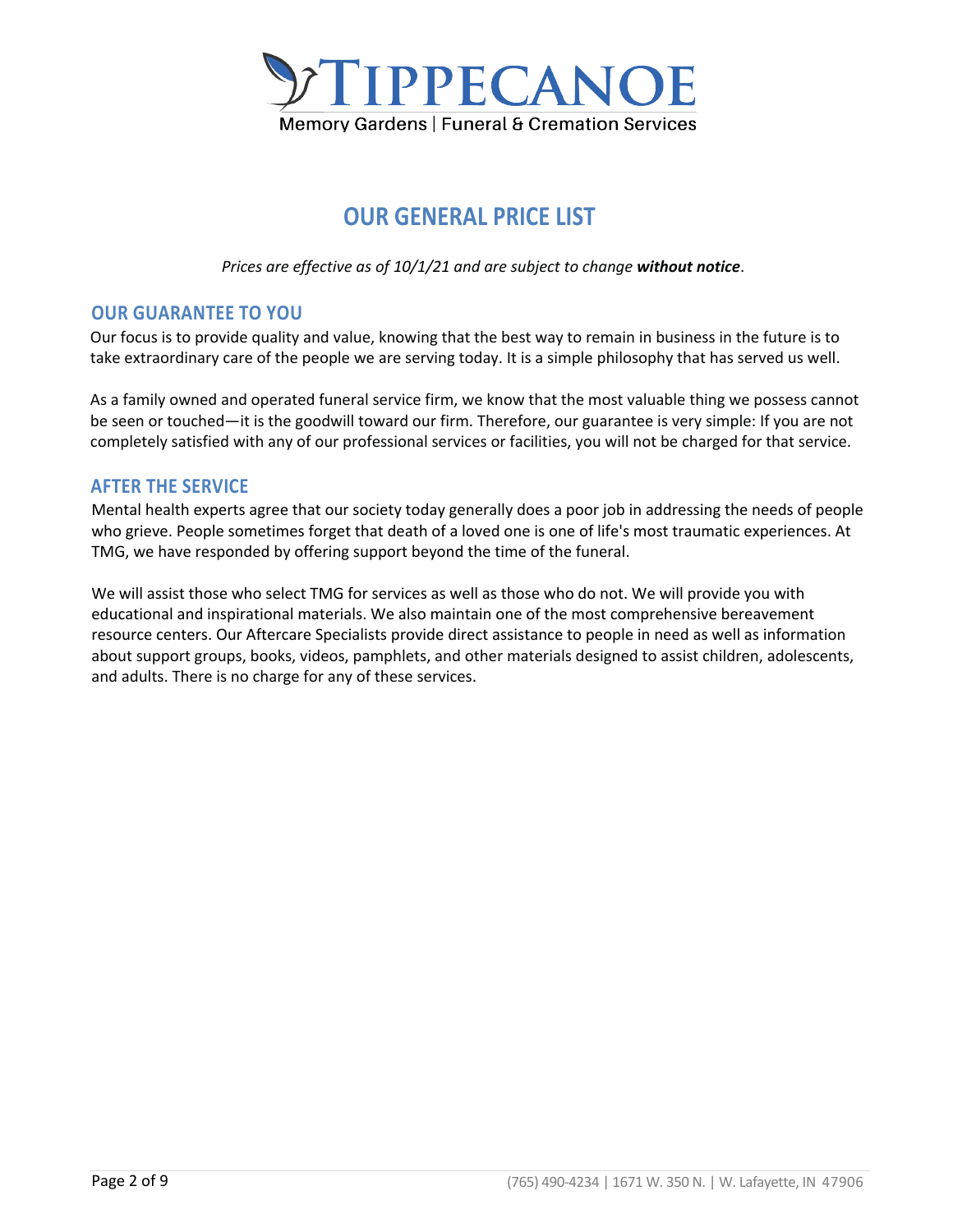# **OTHER PREPARATION & PERSONAL CARE OF THE DECEASED** \$ **200.00**

This service includes but is not limited to restoration and cosmetology, casketing, general positioning and handling of the deceased, hair dressing, special care of autopsies, disinfecting, dressing, or wrapping. **Refrigeration** (after 72 hours only, then per day charge) **\$ 100.00**

remains.)

**EMBALMING \$ 745.00** Except in certain special cases, embalming is not required by law. Embalming may be necessary, however, if you select certain funeral arrangements, such as a funeral with a viewing. If you do not want embalming, you usually have the right to choose an arrangement that does not require you to pay for it, such as direct cremation or immediate burial.

Our fee for the basic services of funeral director and staff includes, but is not limited to: staff to respond to initial request for service (within a 25 mile service radius); arrangement conference with family and responsible parties; arrangement of funeral; preparation and filing of necessary authorizations and permits; recording vital statistics; preparation and placement of funeral notice; and coordination with those providing other portions of the funeral, e.g., cemetery, crematory, vault companies, and others as required.

Also, included in this charge are overhead expenses relative to our facilities such as professional licensing, legal and accounting fees, insurance, building and utility expenses, parking lot and grounds, maintenance, taxes, equipment, furnishings, inventory cost, recordkeeping and secretarial and administrative expenses. This fee for our basic services and overhead will be added to the total cost of the funeral arrangements you select. (This fee

is already included in our charges for direct cremations, immediate burials, and forwarding or receiving

will explain the reason in writing on the statement we provide describing the funeral goods and services you selected. **BASIC SERVICES OF FUNERAL DIRECTOR & STAFF \$ 1,800**

The goods and services shown below are those we will provide to our customers. You may choose only the items you desire. **However, any funeral arrangements you select will include a charge for basic service and overhead.** If legal or other restrictions require you to purchase any items you did not specifically ask for, we

# **ITEMIZATION SELECTIONS**

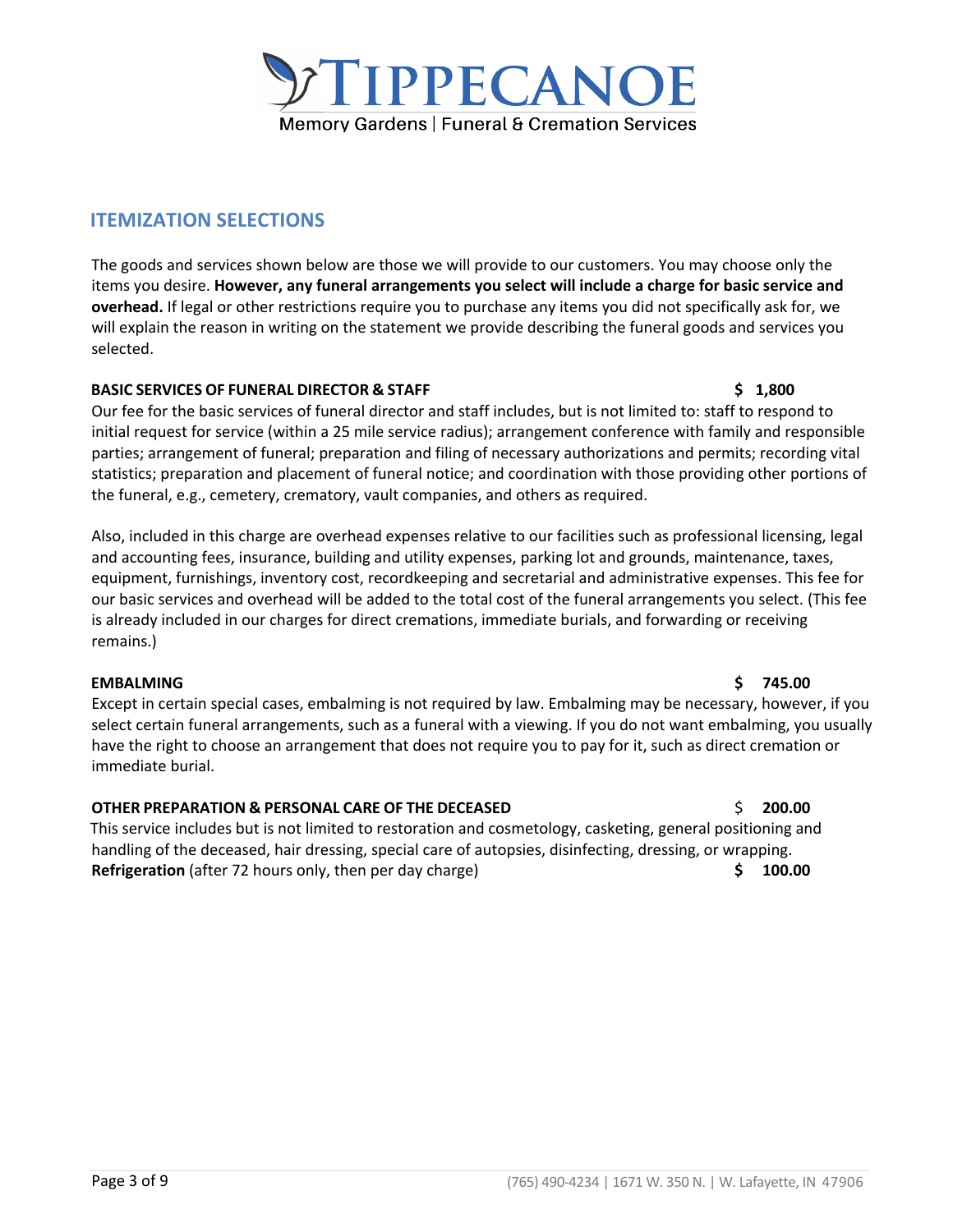# **F. MEMORIAL SERVICE AT ANOTHER FACILITY \$ 495.00**

Our services include coordinating the memorial service (a service without the deceased present), supervision and additional staff necessary to setup for visitation and conduction of memorial service at another facility. *(A memorial package will need to be selected.)*

# **G. USE OF EQUIPMENT & STAFF: GRAVESIDE SERVICE \$ 400.00**

Our services include coordinating the graveside service if no funeral service has been selected for supervision, equipment and staff necessary to conduct the graveside service. *(If desired, a memorial package will need to be selected.)*

# **TRANSPORTATION**

| Transfer of the deceased to the Funeral Home                     | \$295.00   |
|------------------------------------------------------------------|------------|
| For individuals over 300 pounds                                  | \$. 595.00 |
| Mileage charge for travel outside of Tippecanoe County: Per mile | 2.75       |

# **ADDITIONAL SERVICES** *(use of facility & staff fees for):*

## **A. VISITATION AT THE FUNERAL HOME \$ 400.00**

One day visitation or portion thereof. Our services will include visitation setup, use of a visitation room, placement of the encased deceased, display of floral arrangements, parking lot assistance, and supervision and attendants during the visitation.

## **B. VISITATION AT ANOTHER FACILITY \$ 400.00**

One day visitation or portion thereof. Our services will include visitation setup, placement of the encased deceased, display of floral arrangements, parking lot assistance, and supervision and attendants during the visitation. Does not include rental fee for the other facility or funeral home.

## **C. FUNERAL CEREMONY AT THE FUNERAL HOME \$ 495.00**

Our services include coordinating the funeral arrangements, setup and use of facilities for funeral ceremony, supervision of funeral, and supervision of committal or other disposition service.

## **D. FUNERAL CEREMONY AT A CHURCH OR OTHER RELIGIOUS FACILITY \$ 495.00**

Our services include coordinating the funeral arrangements, setup, supervision of funeral, supervision of committal or other disposition service, equipment, and additional staff necessary to conduct a funeral at a church or another facility.

## **E. MEMORIAL SERVICE AT THE FUNERAL HOME \$ 495.00**

Our services include coordinating the memorial service (a service without the deceased present), supervision, setup and use of facilities for up to two hours of visitation just prior to the memorial service. *(A memorial package will need to be selected.)* 

# **Page 4 of 9** (765) 490-4234 | 1671 W. 350 N. | W. Lafayette, IN 47906

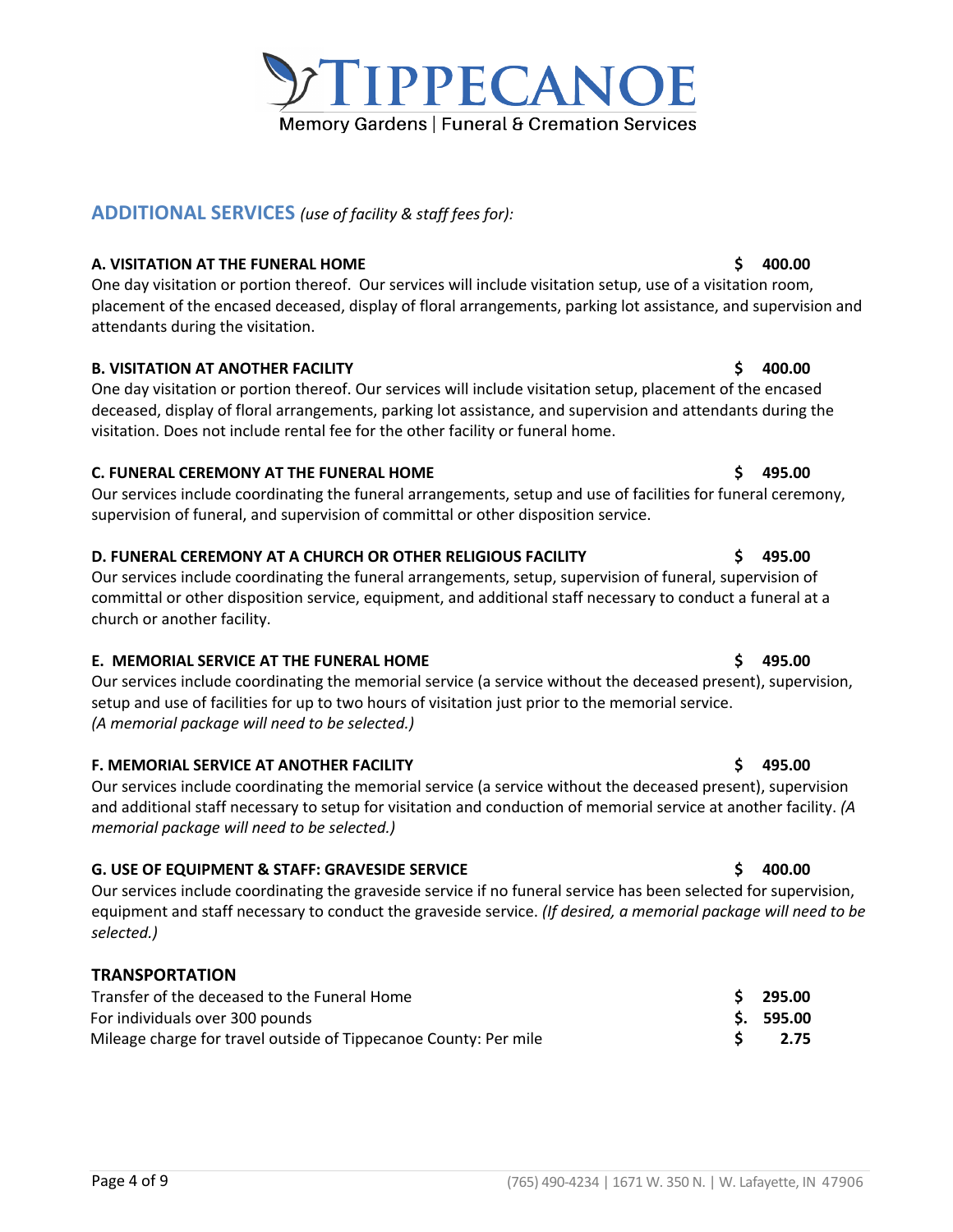

**AUTOMOTIVE EQUIPMENT**: (Add \$2.75 per mile to rates shown below for travel outside of Tippecanoe County for each of these vehicles.)

| В.<br>C. Limousine | A. Funeral Coach<br><b>Utility Van</b>                                                                                                                                                                                     |                                    | \$<br>\$<br>Ś | 165.00<br>100.00<br>125.00 |  |
|--------------------|----------------------------------------------------------------------------------------------------------------------------------------------------------------------------------------------------------------------------|------------------------------------|---------------|----------------------------|--|
| <b>CASKETS</b>     | A complete list of burial and cremation caskets, as well as alternative containers will be provided at the funeral                                                                                                         | $$2,395.00 \text{ to } $25,595.00$ |               |                            |  |
| home.              |                                                                                                                                                                                                                            |                                    |               |                            |  |
|                    | <b>OUTER BURIAL CONTAINERS:</b>                                                                                                                                                                                            | \$                                 |               | 795.00 to \$4,995.00       |  |
|                    | (A complete list will be provided at the funeral home) For all Outer Burial Containers installed after the effective date<br>of May 5, 2010 a \$200 installation fee is required.                                          |                                    |               |                            |  |
|                    | <b>CREMATION URN VAULT CONTAINERS:</b><br>(A complete list will be provided at the funeral home) For all Outer Burial Containers installed after the effective date<br>of May 5, 2010 a \$50 installation fee is required. | \$<br>395.00 to \$                 |               | 895.00                     |  |
|                    | <b>MISCELLANEOUS ITEMS:</b>                                                                                                                                                                                                |                                    |               |                            |  |
| <b>FLOWERS:</b>    |                                                                                                                                                                                                                            | \$                                 |               | 95.00 to \$1,000.00        |  |
|                    | <b>ACKNOWLEDGMENT Cards (per 25)</b>                                                                                                                                                                                       | \$<br>10.00 to $$$                 |               | 20.00                      |  |
|                    | <b>SERVICE FOLDERS</b>                                                                                                                                                                                                     | \$<br>65.00 to $$$                 |               | 100.00                     |  |
|                    | <b>MEMORIAL BOOK PACKAGE</b>                                                                                                                                                                                               | \$<br>100.00 to $\frac{1}{2}$      |               | 225.00                     |  |
|                    | <b>PRAYER CARDS (PER 25)</b>                                                                                                                                                                                               |                                    | \$            | 50.00                      |  |
| <b>CRUCIFIX</b>    |                                                                                                                                                                                                                            |                                    | \$            | 25.00                      |  |
| <b>FLAG CASE</b>   |                                                                                                                                                                                                                            |                                    | \$            | 225.00                     |  |
|                    | <b>AIR TRAY OR COMBO</b>                                                                                                                                                                                                   |                                    | \$            | 600.00                     |  |
|                    | <b>CREMATION PROCESS</b>                                                                                                                                                                                                   |                                    | \$            | 195.00                     |  |
|                    | <b>VIDEO SLIDE SHOW DVD:</b>                                                                                                                                                                                               |                                    | \$            | 25.00                      |  |

*Exclusion of Warranty:* The only warranties, expressed or implied, granted in connection with the merchandise sold with this funeral service, are the expressed written warranties, if any, extended by the manufacturers thereof, no other warranties, and no warranties of merchantability or fitness for a particular purpose are *extended by this funeral home.*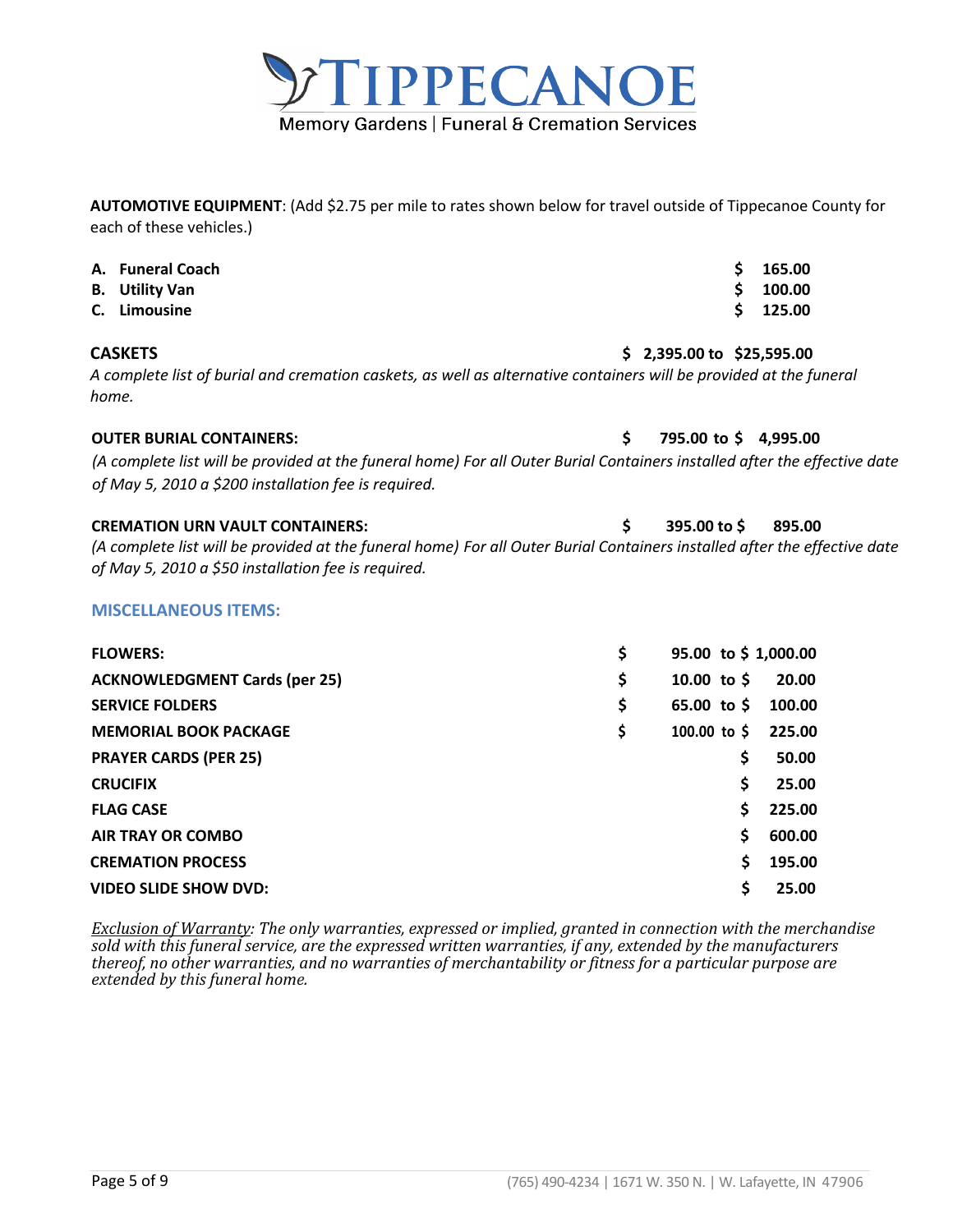# **ALTERNATIVE SERVICE SELECTIONS**

## **FORWARDING THE DECEASED TO ANOTHER FUNERAL ESTABLISHMENT \$ 2,640.00**

This charge includes removal of the deceased from the place of death within Tippecanoe County; basic services of the funeral director and staff; a proportionate share of overhead costs; embalming, other preparation of the deceased, necessary authorizations, and local transportation to the airport. This charge does not include visitation, rites or ceremonies prior to forwarding of the remains. Additional mileage charges apply outside a 25 mile service radius.

# **RECEIVING THE DECEASED FROM ANOTHER FUNERAL ESTABLISHMENT \$ 2,725.00**

This charge includes the receiving of or the picking up of the deceased which is casketed within Tippecanoe County; other preparation of the deceased; transportation of the deceased to the cemetery within Tippecanoe County; basic services of the funeral director and staff; and a proportionate share of overhead costs. This charge does not include visitation, rites or ceremonies nor does it include cemetery related items, such as a service at the cemetery, grave, vault, or opening and closing of the grave.

## **IMMEDIATE BURIAL \$ 2,590.00 to \$ 7,315.00**

This charge includes the removal of the deceased from the place of death (within a 25 mile service radius), transportation to the cemetery (within a 25 mile service radius), other preparation of the deceased, necessary authorizations and basic services of the funeral director and staff; and a proportionate share of overhead costs. This charge does not include any embalming, visitation, rites or ceremonies, nor does it include cemetery related items, such as a service at the cemetery, grave, vault, or opening and closing of the grave.

# **A. IMMEDIATE BURIAL WITH CONTAINER PROVIDED BY THE PURCHASER \$ 2,590.00**

*(All such containers must meet any applicable state and cemetery requirements).* This charge does not include any embalming, visitation, rites or ceremonies, nor does it include cemetery related items, such as a service at the cemetery, grave, vault, or opening and closing of the grave.

# **B. IMMEDIATE BURIAL WITH MINIMUM CASKET \$ 3,590.00**

This charge does not include any embalming, visitation, rites, or ceremonies, nor does it include cemetery related items, such as a service at the cemetery, grave, vault, or opening and closing of the grave.

# **C. IMMEDIATE BURIAL w/CASKET PURCHASED FROM OUR FUNERAL HOME \$ 4,685.00 to \$ 7,315.00**

*(In addition to cost of casket)* This charge does not include any embalming, visitation, rites or ceremonies, nor does it include cemetery related items, such as a service at the cemetery, grave, vault, or opening and closing of the grave.

# TIPPECANOE **Memory Gardens | Funeral & Cremation Services**

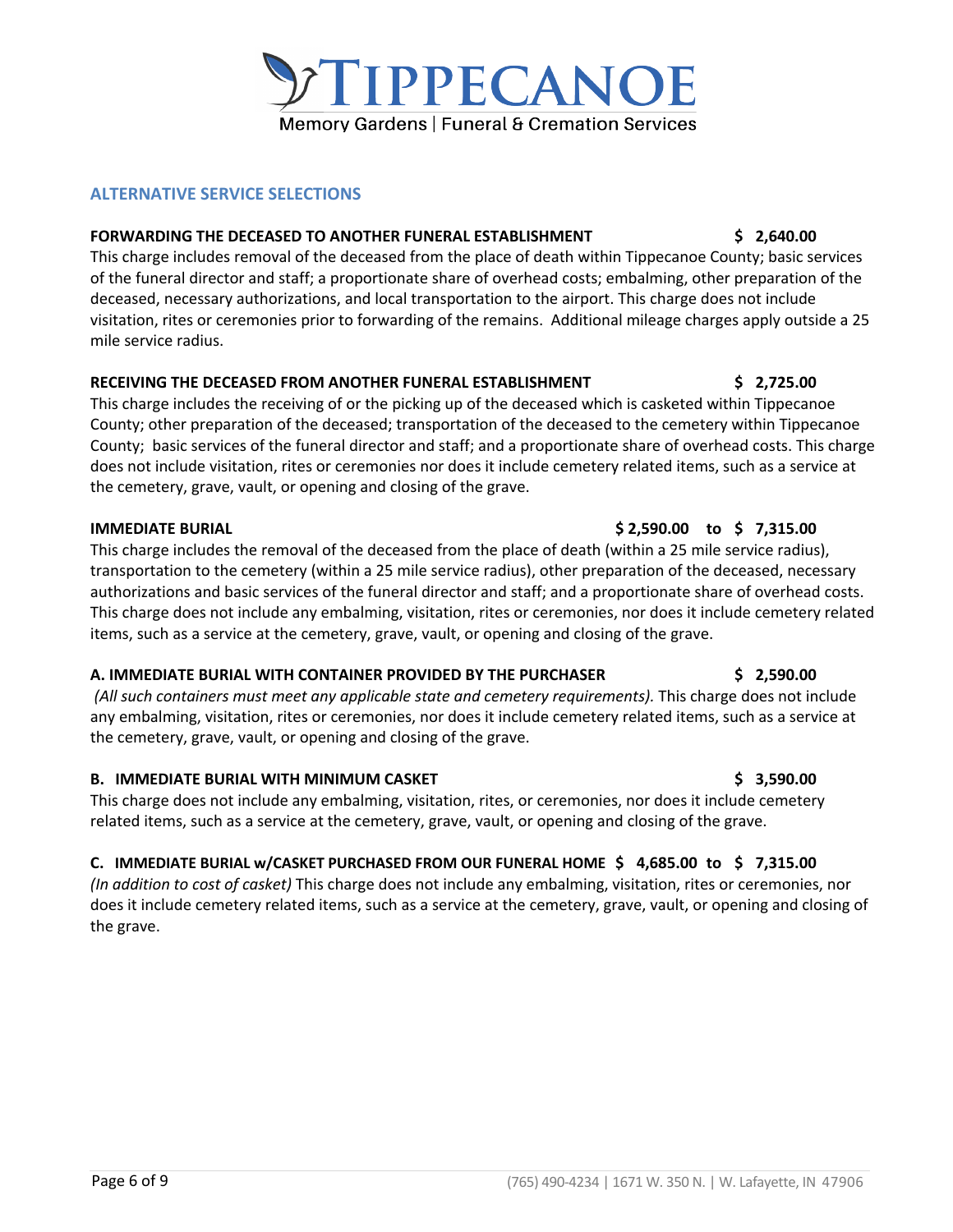

## **DIRECT CREMATION \$ 1,745.00 to \$ 2,240.00**

Our charge for a direct cremation (without ceremony) includes: basic services of funeral director and staff; a proportionate share of overhead costs; removal of remains; transportation to crematory; necessary authorizations. Cremation process fee not included.

If you want to arrange a direct cremation, you can use an alternative container. Alternative containers encase the body and can be made of materials like fiberboard or composition materials (with or without an outside covering). The containers we provide are a cardboard box or an unfinished wood box.

| A. Direct cremation with container provided by the purchaser | \$1,745.00  |
|--------------------------------------------------------------|-------------|
| B. Direct cremation with alternative container               | \$1.995.00  |
| C. Direct cremation with an unfinished wood box              | \$ 2.240.00 |

# **SINGLE DAY VISITATION WITH FORWARDING TO ANOTHER FUNERAL ESTABLISHMENT \$ 3,605.00**  This service includes the basic service of the funeral director and staff, transfer of the deceased to the funeral

home (within a 25 mile service radius), embalming, other preparation of the deceased, use of facilities for up to two hours of visitation, funeral coach to transfer to another funeral establishment or to an airport (within a 25 mile service radius).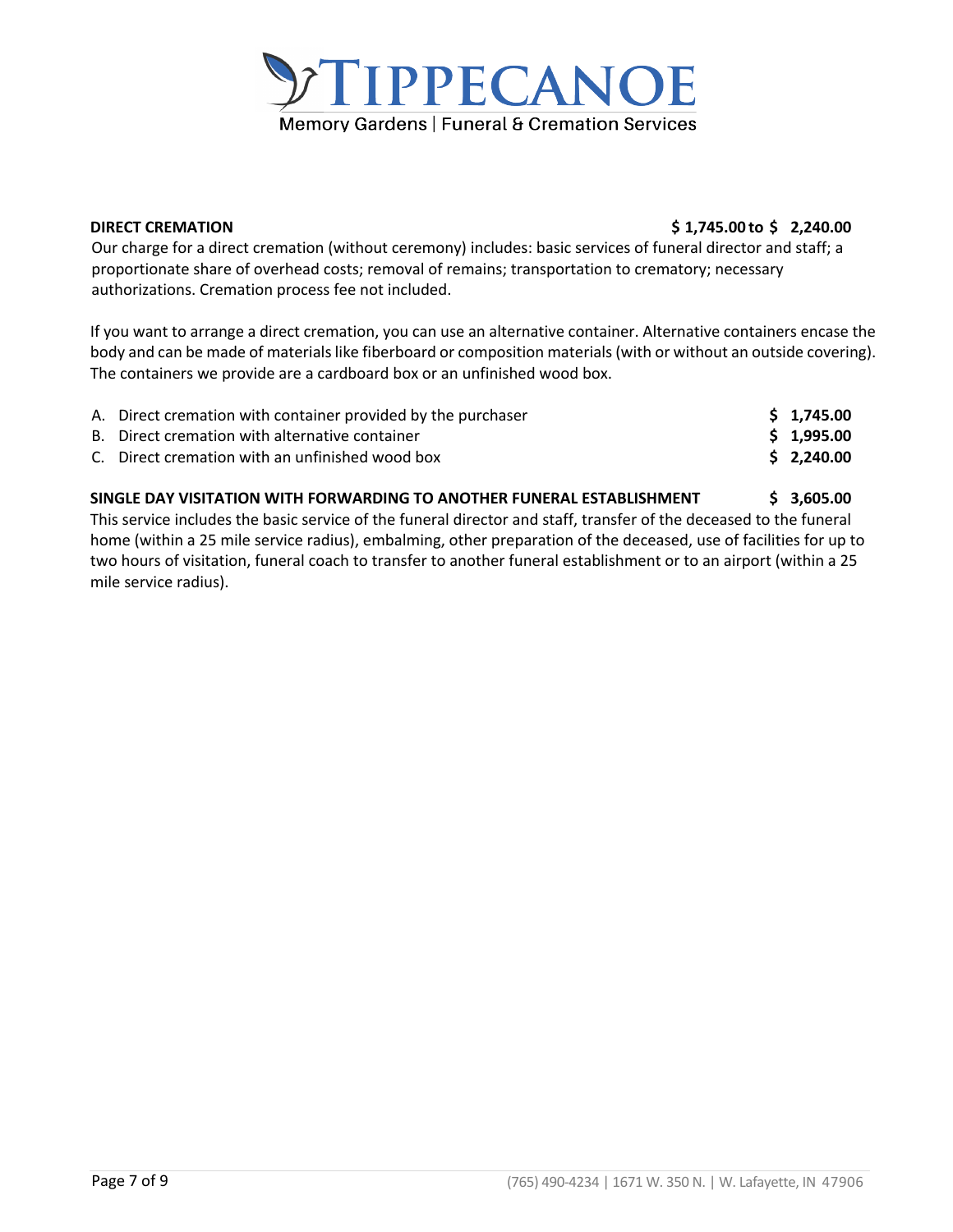# **CREMATION SERVICES SELECTIONS**

# **THE TRADITIONAL CREMATION SERVICE WITH A COMMITTAL SERVICE \$ 4,500.00**

This service includes the basic services of the funeral director and staff, transfer of the deceased to the funeral home (within a 25 mile service radius), embalming, other preparation of the deceased, use of facilities for two hours of visitation and the next day a funeral ceremony or ceremony in another facility, the committal or other disposition service, and the automotive equipment to transfer cremated remains and flowers to place of committal or disposition service (within a 25 mile service radius). (The selection of a casket or cremation casket, an urn, and a memorial package may need to be made. Cremation process fee not included.)

**TIPPECANOE** 

Memory Gardens | Funeral & Cremation Services

# **THE ABOVE SERVICE WITHOUT A COMMITTAL OR DISPOSITION SERVICE \$ 4,100.00**

# **THE SINGLE DAY CREMATION SERVICE WITH A COMMITTAL SERVICE \$ 4,500.00**

This service includes the basic services of the funeral director and staff, transfer of the deceased to the funeral home (within a 25 mile service radius), embalming, other preparation of the deceased, use of facilities for two hours of visitation and same day funeral ceremony or ceremony in another facility, and the committal or disposition service, and the automotive equipment to transfer cremated remains and flowers to place of committal or other disposition service (within a 25 mile service radius). (The selection of a casket or cremation casket, an urn, and a memorial package may need to be made. Cremation process fee not included.)

# **THE ABOVE SERVICE WITHOUT A COMMITTAL OR DISPOSITION SERVICE \$ 4,000.00**

# **\* CREMATION WITH A MEMORIAL SERVICE AND COMMITTAL \$ 3,845.00**

This service includes the basic services of the funeral director and staff, transfer of the deceased to the funeral home (within a 25 mile service radius), other preparation of the deceased, use of facilities for two hours of visitation (without the deceased present) immediately prior to the Memorial Service or service in another facility, the committal or other disposition service, and the automotive equipment to transfer cremains and flowers to place of committal or other disposition service (within a 25 mile service radius.)

# **THE ABOVE SERVICE WITHOUT A COMMITTAL OR DISPOSITION SERVICE \$ 3,345.00**

# **\* CREMATION WITH A GRAVESIDE SERVICE \$ 2,860.00**

This service includes the basic services of the funeral director and staff, transfer of the deceased to the funeral home (within a 25 mile service radius), other preparation of the deceased, the graveside service with committal, and the automotive equipment to transfer cremains and flowers to place of committal (within a 25 mile service radius.)

*\*(The selection of a casket, cremation casket or alternative container, an urn and memorial package may need*  to be made. Cremation process fee not included.) If you would like to arrange a direct cremation, you can use *an alternative container. Alternative containers encase the body and can be made of materials like fiberboard or* composition material (with or without an outside covering).

# **Page 8 of 9** (765) 490-4234 | 1671 W. 350 N. | W. Lafayette, IN 47906